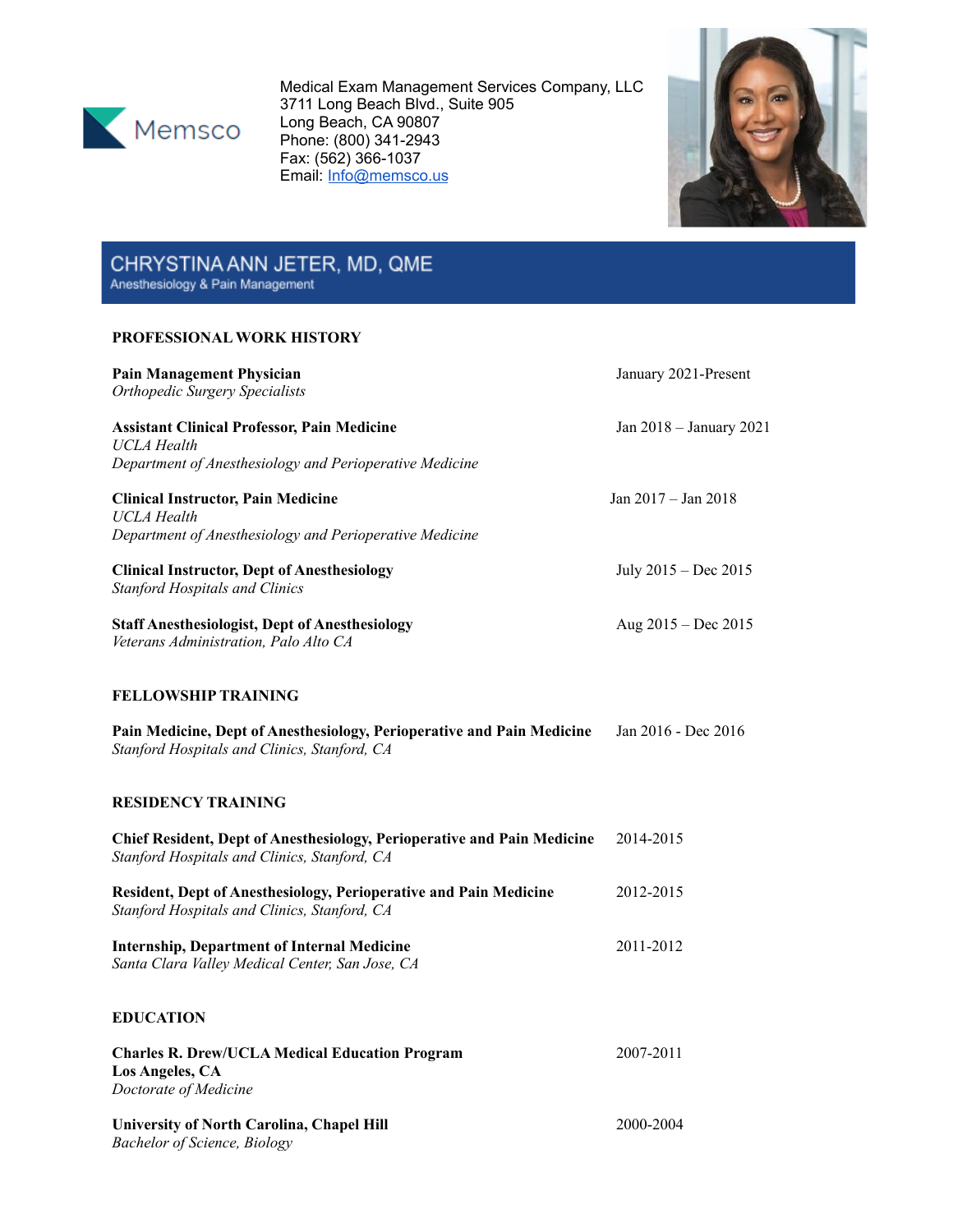# **LICENSES AND CERTIFICATIONS**

#### **Diplomate, American Board of Anesthesiology**

Certificate number: 55103 Expiration date: 12/31/2026

#### **Diplomate, American Board of Anesthesiology**

**Pain Medicine Subspecialty** Certificate Number: 55103 Expiration Date: 12/31/2027

#### **California State Medical License**

License number: A122819 Expiration date: 8/31/2020

#### **Drug Enforcement Administration License**

License number: FJ5033737 Expiration date: 12/31/2020

# **RESEARCH EXPERIENCE**

| <b>Senior Research Thesis</b><br>Management of Acute Pain Within the Recommended Pain Guidelines:<br>A Case in A County Hospital Setting<br>Mentors: Angele Ryan, M.D., Shahrzad Bazargan, Ph.D.<br>Department of Anesthesiology<br>Los Angeles County-USC Medical Center, Los Angeles, CA                                  | $2009 - 2011$ |
|-----------------------------------------------------------------------------------------------------------------------------------------------------------------------------------------------------------------------------------------------------------------------------------------------------------------------------|---------------|
| <b>Research Associate II</b><br>UCLA – Neuropsychiatric Institute, Center for Community Health<br>Principal Investigator: Mary Jane Rotheram-Borus, Ph.D.<br>Coordinated research project which worked to improve<br>communication skills between HIV positive mothers and their children                                   | 2005          |
| <b>Research Assistant</b><br>Screening and Tracing Active Transmission of Acute HIV (Clinical Trial)<br>Department of Medicine, Division of Infectious Disease, UNC-Chapel Hill<br>Principal Investigator: Chris Pilcher, MD<br>Recruited, screened, and enrolled patients with acute HIV infections<br>in eligible studies | $2004 - 2005$ |
| <b>Laboratory Technician</b><br>Department of Medicine, Division of Infectious Disease,<br>Laboratory of Dr. Christopher Elkins, UNC-Chapel Hill<br>Individual project: Seeking to determine the presence and level of<br>variability of hemoglobin receptors among nine strains of<br>Haemophilus ducreyi                  | $2002 - 2004$ |

### **LEADERSHIP POSITIONS**

**Medical Board Reviewer** 2019 - Present Prevention Magazine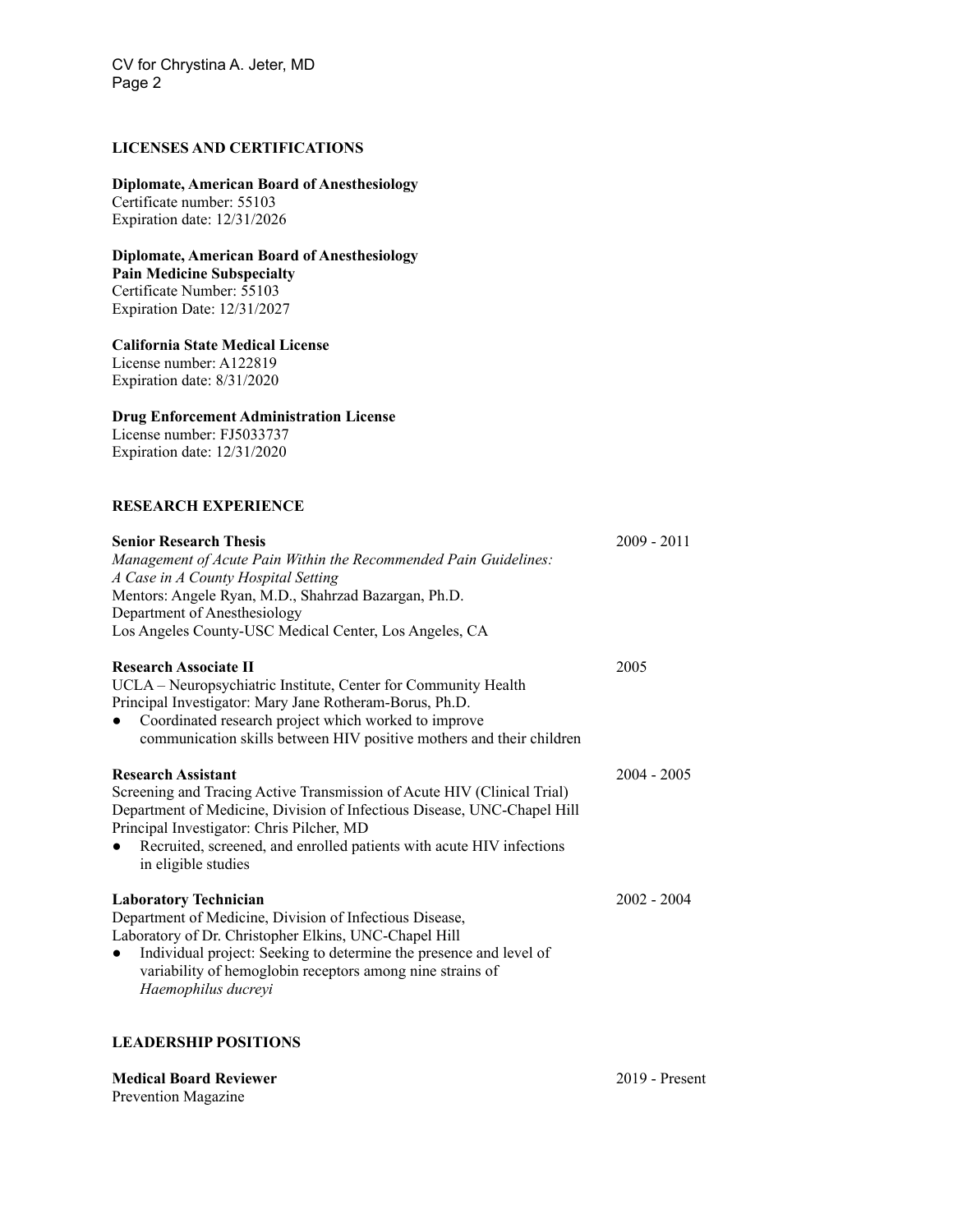#### **Chief Resident** 2014 - 2015

Department of Anesthesiology and Perioperative Pain, Stanford Hospitals and Clinics

#### **PUBLICATIONS**

Afonina G, Leduc I, Nepluev I, **Jeter C**, Routh P, Almond G, Orndorff P, Hobbs M, Elkins C. Immunization with the *Haemophilus ducreyi* Hemoglobin Receptor HgbA Protects Against Infection in the Swine Model of Chancroid. Infect. Immun. 2006. 74: 2224-2232.

White CD, Leduc I, Olsen B, **Jeter C**, Harris C, Elkins C. *Haemophilus ducreyi* Outer Membrane Determinants, Including DsrA, Define Two Clonal Populations.Infect. Immun. 2005. 73: 2387-2399.

#### **BOOK CHAPTERS**

Telusca N, **Jeter C**, Kingsuk G. Patient with Tension Headaches. *Case Studies in Pain Management*, Cambridge Press, 2014. Kaye A. (Editor)

Telusca N, Kingsuk G, **Jeter C**, Newmark J. Substance Abuse among Healthcare Professionals. *Substance Abuse: Inpatient and Outpatient Management, Springer Press,* 2014. Kaye A. (Editor)

#### **CONFERENCES/PRESENTATIONS**

| <b>Panel Presenter: Opioids and Pain Management</b><br>KJLH Women's Health Expo, Long Beach, CA                                                                                 | 2018 |
|---------------------------------------------------------------------------------------------------------------------------------------------------------------------------------|------|
| <b>Presenter: Arthritis and Pain Management</b><br>Beach Cities Health District National Senior Health Week Conference<br>Redondo Beach, CA                                     | 2017 |
| <b>Presenter: Methods to Matriculate Through Medical School</b><br>Association of Minority Health Profession Schools, Inc.<br>24 <sup>th</sup> Anuual Symposium, Birmingham, AL | 2010 |
| <b>Poster: "Clonal Populations of Haemophilus ducreyi Express</b><br>Two Forms of Hemoglobin Receptor"<br>Minority Trainee Research Forum, San Diego, CA                        | 2004 |
| "Clonal Populations of Haemophilus ducreyi Express<br>Two Forms of Hemoglobin Receptor"<br>Minority Trainee Research Forum, San Diego, CA                                       | 2004 |

### **AWARDS AND HONORS**

| Alpha Omega Alpha Medical Honor Society                                | 2011 |
|------------------------------------------------------------------------|------|
| Association of Black Women Physicians: Rebecca Lee, M.D. Scholarship   | 2011 |
| Stanford University - RCMI Clinical and Translational Research Scholar | 2010 |